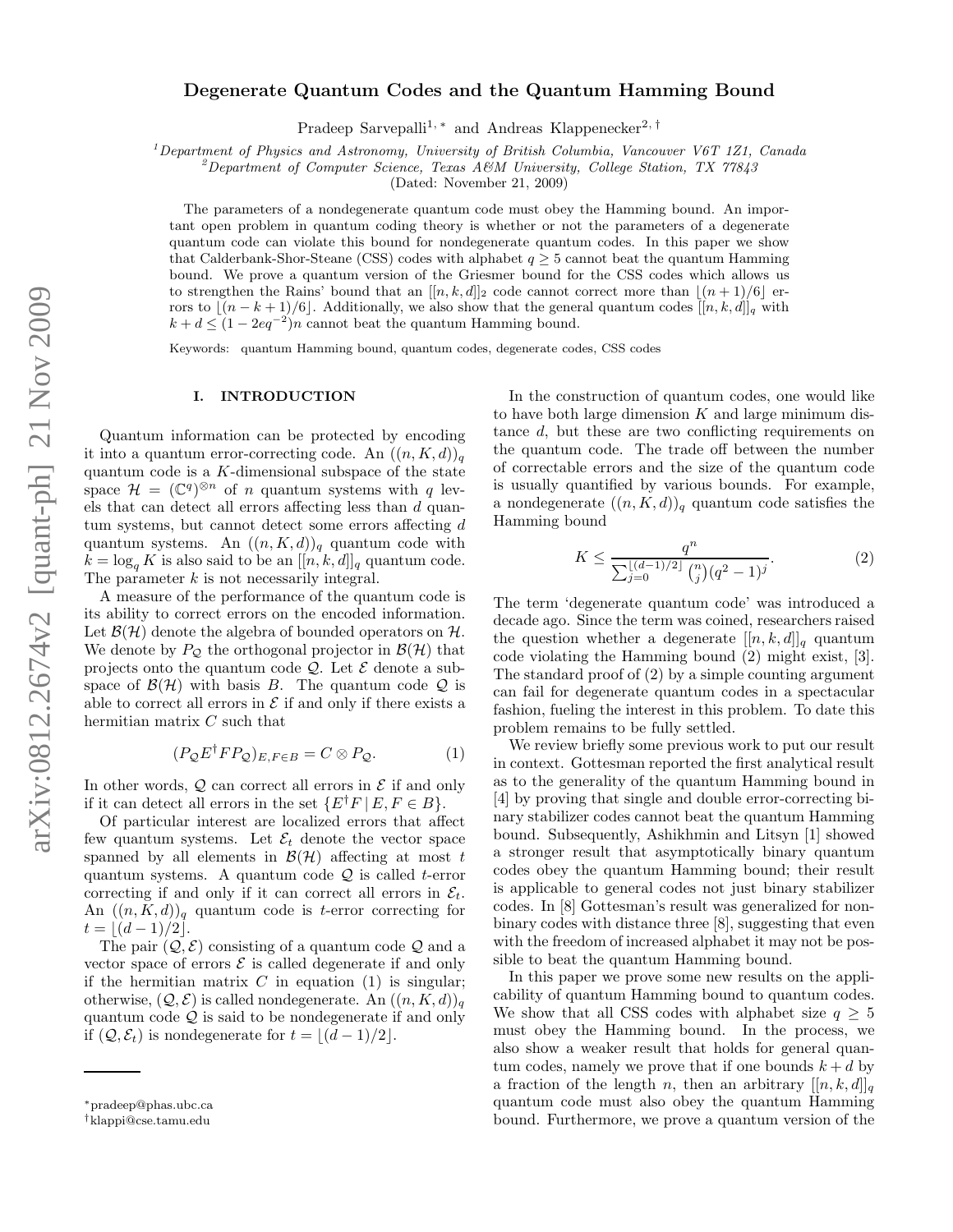Griesmer bound for the CSS codes. As a consequence of this bound we can tighten Rains' bound when applied to CSS codes.

Since one-dimensional quantum codes are by definition nondegenerate, hence obey the Hamming bound, we may assume throughout that the quantum code is of dimension  $K > 1$ .

# II. QUANTUM HAMMING BOUND AND ARBITRARY QUANTUM CODES

One of the long standing open questions in quantum coding theory is whether the Hamming bound (2) holds for degenerate quantum codes. In this section, we show that this question has an affirmative answer for a large class of general quantum codes.

We denote by  $h(x) = -x \log_2 x - (1 - x) \log_2 (1 - x)$ the binary entropy function.

Theorem 1. *If*  $2eq^{-2} \le \delta \le 1$  *and*  $q \ge 3$ *, then an*  $((n, K, d))_q$  *code with*  $\log_q K + d \leq (1 - \delta)n$  *satisfies the quantum Hamming bound (2).*

*Proof.* We have 
$$
K \leq q^{(1-\delta)n-d} = q^n/q^{\delta n+d}
$$
. Let

$$
T = q^{\delta n + d} / \sum_{j=0}^{t} {n \choose j} (q^2 - 1)^j.
$$
 (3)

It suffices to show that  $T \geq 1$ , since this implies that

$$
K \le \frac{q^n}{q^{\delta n + d}} \le \frac{q^n}{\sum_{j=0}^t \binom{n}{j} (q^2 - 1)^j}.
$$

As  $2t + 1 \leq d \leq 2t + 2$  we can bound T from below by

$$
T \ge \frac{q^{\delta n + 2t + 1}}{(q^2 - 1)^t \sum_{j=0}^t {n \choose j}} = \frac{q^{\delta n + 1}}{(1 - q^{-2})^t \sum_{j=0}^t {n \choose j}}.
$$

By [7, Corollary 23.6] we have  $\sum_{j=0}^{t} \binom{n}{j} \leq 2^{nh(t/n)}$ . Hence, we obtain

$$
T \ge \frac{q^{\delta n + 1} 2^{-nh(t/n)}}{(1 - q^{-2})^t} = \frac{q^{\delta n + 1 - nh(t/n) \log_q 2}}{q^{t \log_q (1 - q^{-2})}} \ge 1.
$$

In other words, we need to show that

$$
\delta n + 1 - nh(t/n) \log_q 2 - t \log_q (1 - q^{-2}) \ge 0,
$$

that is

$$
h(t/n)\log_q 2 + (t/n)\log_q(1 - q^{-2}) - 1/n \le \delta \le 1. \tag{4}
$$

Next, we will show the above inequality holds for  $\delta$  >  $2eq^{-2}$ .

Without loss of generality let us assume that  $k + d =$  $(1 - \delta)n$  where  $2eq^{-2} \leq \delta \leq 1$  and  $k = \log_q K$ . By the quantum Singleton bound,  $k + d \leq n - d + 2$ ; so  $d \leq \delta n + 2$  and  $t = \lfloor (d-1)/2 \rfloor \leq \lfloor (\delta n + 1)/2 \rfloor$ , hence,  $t/n \leq \delta/2 + 1/2n$ .

Let  $f(x) = x - h(x/2) \log_q 2 = x + (x/2) \log_q(x/2) +$  $(1-x/2)\log_q(1-x/2)$ , for  $x \in (0,2)$ . The derivative of  $f(x)$  is given by

$$
f'(x) = 1 + \frac{1}{2} \log_q \frac{x}{2 - x} = \frac{1}{2} \log_q \frac{q^2 x}{2 - x},
$$

which can be seen to satisfy  $f'(x) > 0$  for  $x > 2/(q^2+1)$ . Since  $\delta \ge 2eq^{-2} = 2e(1+q^{-2})/(q^2+1) > 2/(q^2+1)$ , the function  $f(x)$  is increasing for  $x \ge 2eq^{-2}$ . We claim that  $f(x) \ge 0$  for  $x \ge 2eq^{-2}$  and  $q \ge 3$ . Indeed, we have

$$
f(x) = x - h(x/2) \log_q 2
$$
  
=  $x + (x/2) \log_q(x/2) + (1 - x/2) \log_q(1 - x/2)$   
=  $\log_q(q^2x/2)^{x/2}(1 - x/2)^{1-x/2} \ge f(2eq^{-2})$   
=  $\log_q e^{eq^{-2}}(1 - eq^{-2})^{1 - eq^{-2}}$ .

Since  $(1 + z) \leq e^z$  holds for all z, we have  $(1 - z) =$  $1/(1 + z/(1-z)) \ge e^{-z/(1-z)}$ ; and as  $eq^{-2} < 1$  for  $q \ge 3$ we obtain

$$
f(x) \ \ge \ \log_q e^{eq^{-2}} e^{-eq^{-2}} = 0,
$$

as claimed. In particular, we have  $\delta + 1/n \ge h(\delta/2 +$  $1/2n) \log_q 2$  for  $2eq^{-2} \leq \delta \leq 1$ . The entropy function  $h(x)$  is monotonically increasing in x for  $x \in [0, 1/2]$ . Since  $t/n \leq \delta/2 + 1/2n$ , for  $2eq^{-2} \leq \delta \leq 1 - 1/n$ , the monotonicity of  $h(x)$  implies that  $h(t/n) \leq h(\delta/2+1/2n)$ . If  $1 - 1/n < \delta \leq 1$ , then we observe that  $1/2 < \delta/2 +$  $1/2n \leq 3/4$ , for  $n \geq 2$ . As  $h(x) = h(1-x)$ , we have  $h(1/4) \le h(\delta/2 + 1/2n) < h(1/2)$ . But  $t/n \le 1/4$ , by the Singleton bound, therefore again we have  $h(t/n) \leq$  $h(\delta/2 + 1/2n)$ . In either case we have  $h(t/n) \log_q 2 \leq$  $h(\delta/2 + 1/2n) \log_q 2 \leq \delta + 1/n$ . Thus,  $\delta$  satisfies the inequality (4); note that  $(t/n) \log_q(1 - q^{-2}) < 0$ . If  $n =$ 1, then  $t = 0$  and equation (4) holds trivially for all  $0 \leq \delta \leq 1$ . Hence, the quantum code obeys quantum Hamming bound (2).  $\Box$ 

It follows from Theorem 1 that for any  $\delta > 0$ , an  $[[n, k, d]]_q$  code with  $k + d \leq (1 - \delta)n$  obeys the quantum Hamming bound for any alphabet size  $q \geq \sqrt{2e/\delta}$ . This suggests that it is less likely that one can find a degenerate quantum code beating the quantum Hamming bound for larger alphabet sizes. Indeed, if we choose a larger alphabet size  $q$ , then we can choose a smaller parameter  $\delta$ , so the previous theorem rules out an even larger fraction of quantum codes.

The following table list for a given alphabet size  $q$  the fraction  $1 - \delta$  of the length that bounds the sum of minimum distance d and dimension parameter k.

The thresholds on  $\delta$  given in Theorem 1 are monotonically decreasing in  $q$ . Therefore, if we conclude from Theorem 1 that all  $[[n, k, d]]_{\alpha}$  codes with  $k + d \leq (1 - \delta)n$ obey the Hamming bound, then this implies that the same claim holds for all alphabet sizes  $q \geq \alpha$ . In particular, we can conclude from Table I that if  $q \geq 4$  and  $k + d \leq n/2$ , then an  $[[n, k, d]]_q$  quantum code cannot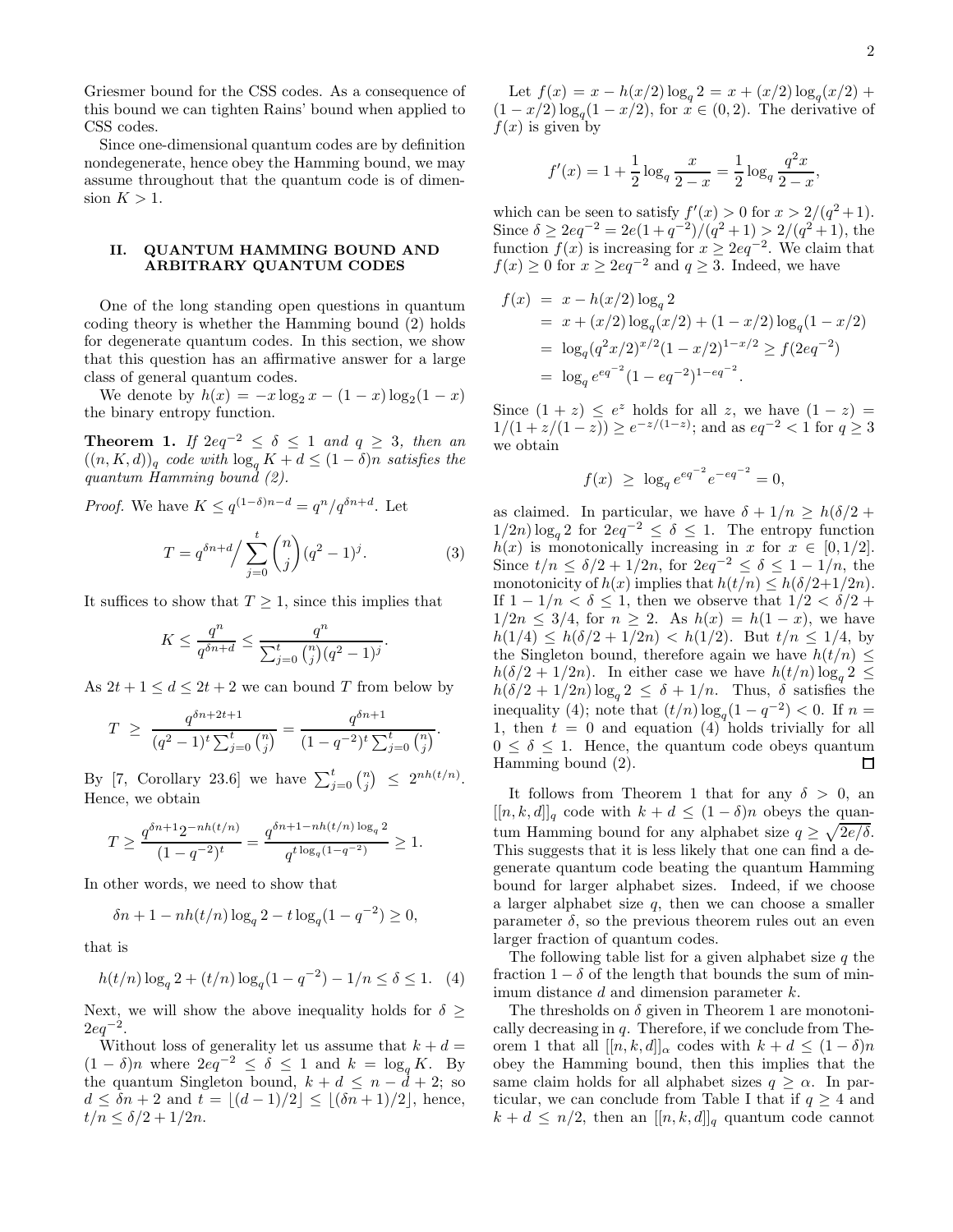|  |  |  |  | $[0.605 \, 0.340 \, 0.218 \, 0.152 \, 0.111 \, 0.085 \, 0.068 \, 0.055 \, 0.045$                                         |  |
|--|--|--|--|--------------------------------------------------------------------------------------------------------------------------|--|
|  |  |  |  | $1 - \delta \vert 0.395 \vert 0.660 \vert 0.782 \vert 0.848 \vert 0.889 \vert 0.915 \vert 0.932 \vert 0.945 \vert 0.955$ |  |

TABLE I: Threshold values of  $\delta$  for  $[[n, k, d]]_q$  codes as computed by Theorem 1

beat the quantum Hamming bound. Similarly, we can conclude from Table I that if  $q \geq 5$  and  $k + d \leq 3n/4$ , then an  $[[n, k, d]]_q$  cannot beat the quantum Hamming bound.

Notice that these results are not a restatement of the asymptotic versions of the quantum Hamming bound. The asymptotic forms usually claim that for large  $n$ , the quantum Hamming bound holds. In contrast, the present result specifies the restriction of  $K$  and  $d$  when the quantum Hamming bound holds exactly, irrespective of the size of n.

## III. QUANTUM HAMMING BOUND AND CSS **CODES**

In this section, we focus on a subset of the stabilizer codes known as CSS codes. These quantum codes have desirable properties especially in the context of fault tolerant quantum computation. Even though some better bounds are known for CSS codes, such as tighter linear programming bounds, it remained unclear whether they obey the quantum Hamming bound.

In this section, we will additionally assume that the alphabet size  $q$  is power of a prime. We show that all CSS codes obey the quantum Hamming bound when the alphabet size  $q > 5$ . In particular, we can partially complement the results of Theorem 1 by including the range  $k + d > (1 - \delta)n$ , where  $\delta = 2eq^{-2}$ .

For the background, we mention that the CSS construction used here can be found in [2, Theorem 9] and q-ary versions in [5] or [8]. Our proof takes advantage of an idea that has been introduced in [1, Theorem 8].

**Lemma 2.** Let  $Q$  be an  $[[n, k, d]]_q$  CSS code derived from *a pair of classical codes*  $C_1 \subset C_2 \subset \mathbb{F}_q^n$ , where  $C_i$  *is an* [n, k1]<sup>q</sup> *code. Then* Q *implies the existence of* [n−k1, k, ≥  $d_q$  and  $[k + k_1, k] \geq d_q$  *codes.* 

*Proof.* Since  $C_1 \subset C_2$ , the generator matrices of  $C_1$  and  $C_2$  can be put in the form

$$
G_{C_1} = \left[ \begin{array}{cc} I_{k_1} & P \end{array} \right] \quad G_{C_2} = \left[ \begin{array}{cc} I_{k_1} & P \\ 0_{k \times k_1} & A \end{array} \right].
$$

Since  $C_2$  is an  $[n, k_1 + k]_q$  code we can further transform  $G_{C_2}$  to

$$
G_{C_2} = \begin{bmatrix} I_{k_1} & P' & P'' \\ 0_{k \times k_1} & I_k & A' \end{bmatrix} = \begin{bmatrix} I_{k_1} & P \\ 0_{k \times k_1} & I_k & A' \end{bmatrix}.
$$

The code generated by  $\begin{bmatrix} 0_{k \times (n-k)/2} & I_k & A' \end{bmatrix}$  is in  $C_2 \backslash C_1$ and has a distance  $d$ . Because the first  $k_1$  coordinates are zero we can also view it as an  $[n - k_1, k, d]_q$  code. The codes  $C_2^{\perp} \subset C_1^{\perp}$  have the parameters  $[n, n-k_1-k]_q$  and  $[n, n - \bar{k}_1]_q$  respectively. Reasoning similarly with  $C_2^{\perp}$ and  $C_1^{\perp}$  we can show that there exists a  $[k_1 + k, k, d]_q$ code.

Proposition 3. *Let* Q *be an* [[n, k, d]]<sup>q</sup> *CSS code with*  $k + d > (1 - \delta)n$  *such that*  $\delta = 2eq^{-2}$  *and* q *a prime power*  $\geq$  5*. Then*  $\mathcal Q$  *obeys the quantum Hamming bound.* 

*Proof.* Suppose that Q is derived from a pair of nested codes  $C_1 \subset C_2 \subset \mathbb{F}_q^n$  with the parameters  $[n, k_1]_q$ and  $[n, k + k_1]_q$ , respectively. These codes must satisfy  $\min\{\text{wt}(C_2 \setminus \hat{C}_1), \text{wt}(C_1^{\perp} \setminus C_2^{\perp})\} = d.$ 

If  $k+d = n-d+2$ , then  $\mathcal Q$  is an MDS code. Rains has shown that every quantum MDS code is nondegenerate, see [9, Theorem 2]; hence, the Hamming bound holds. Thus, we can assume that  $k + d \leq n - d + 1$ . The integrality of  $k+d$  implies that  $k+d \geq \lfloor (1-\delta)n \rfloor +1$ . By assumption, we also have  $|(1 - \delta)n| + 1 \leq k + d \leq n - d + 1$ , which implies  $d \leq n - |(1 - \delta)n| = \lceil \delta n \rceil$  and

$$
t = \lfloor (d-1)/2 \rfloor \le \delta n/2. \tag{5}
$$

By Lemma 2, there exist classical codes  $D$  and  $D'$  with the parameters  $[n - k_1, k, d]_q$  and  $[k + k_1, k, d]_q$  respectively. Since D obeys the classical Singleton bound, cf. [6, pg. 71], we have

$$
n - k_1 \ge k + d - 1. \tag{6}
$$

In particular, if  $k_1 > n - k - d + 1$ , then Q cannot have a distance d and no  $[[n, k, d]]_q$  code can be derived from such a  $C_1$  and  $C_2$ . Further, D obeys the classical Hamming bound, see [6, pg. 48]; hence,

$$
q^k \le \frac{q^{n-k_1}}{\sum_{j=0}^t \binom{n-k_1}{j} (q-1)^j}.\tag{7}
$$

Similarly, applying the classical Singleton and Hamming bounds to  $D'$ , we respectively obtain

$$
k_1 + k \ge k + d - 1,\tag{8}
$$

$$
q^{k} \leq \frac{q^{k_1+k}}{\sum_{j=0}^{t} {k_1+k \choose j} (q-1)^j}.
$$
 (9)

.

In particular, if  $k_1 < d - 1$ , there cannot exist an  $[[n, k, d]]_q$  code. From equations (7) and (9) we obtain

$$
q^{2k} \le \frac{q^{n-k_1+k_1+k}}{\sum_{j=0}^t \binom{n-k_1}{j} (q-1)^j \sum_{j=0}^t \binom{k_1+k}{j} (q-1)^j}
$$

which yields

$$
q^{k} \leq \frac{q^{n}}{\sum_{i,j=0}^{t} {n-k_1 \choose i} {k_1+k \choose j} (q-1)^{i+j}}.
$$
 (10)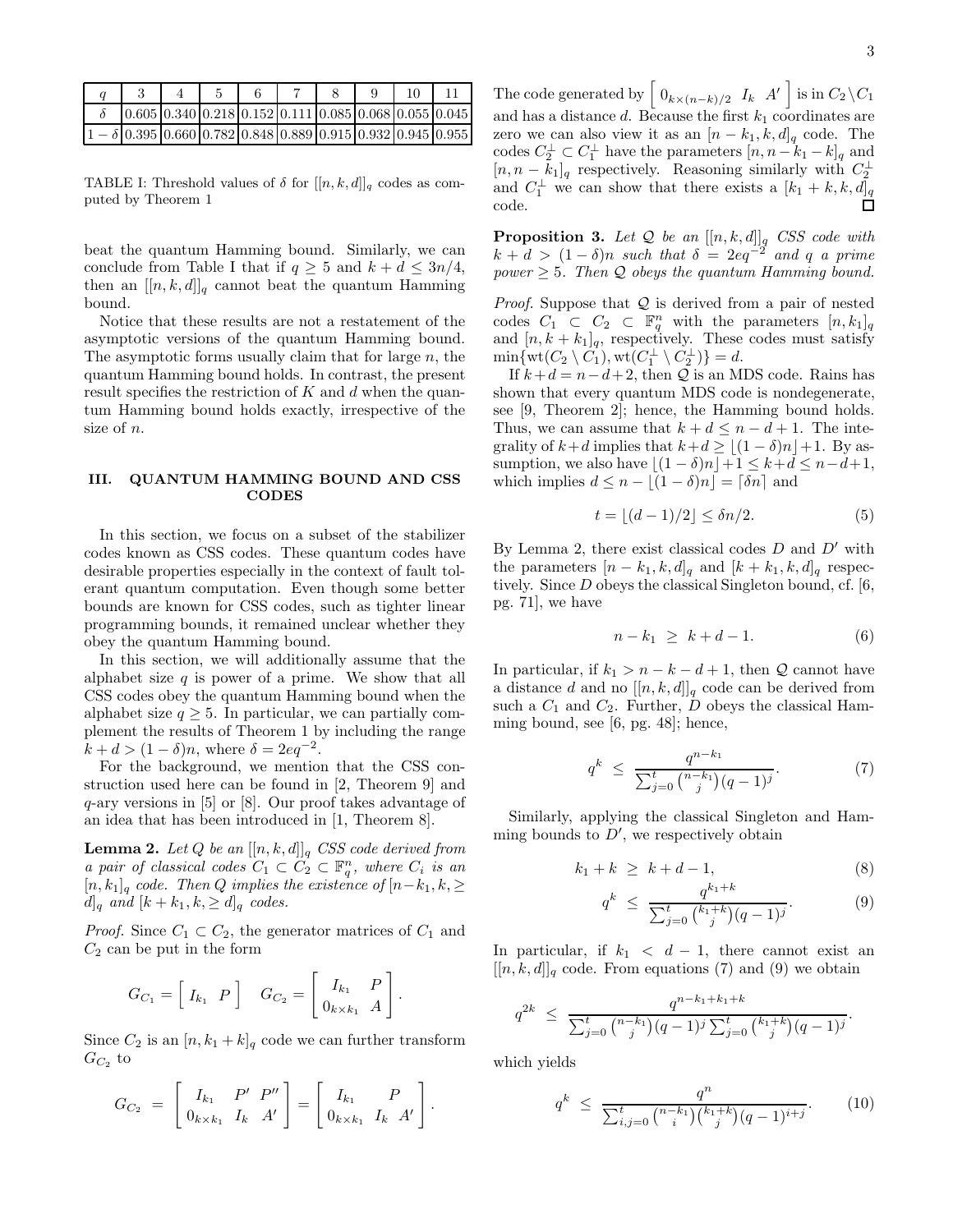To prove that  $Q$  obeys the Hamming bound, it suffices to show that the right hand side of (10) is less than the right hand side of (2); put differently, it suffices to show that

$$
\sum_{j=0}^{t} \binom{n}{j} (q^2 - 1)^j \le \sum_{i,j=0}^{t} \binom{n-k_1}{i} \binom{k_1+k}{j} (q-1)^{i+j}.
$$

If  $n \leq 4$  and  $k > 0$ , the quantum Singleton bound implies that  $d \leq 2$ , i.e.,  $t = 0$  and the inequality holds. For  $n \geq 5$ we shall prove an even stronger inequality, namely that

$$
\sum_{j=0}^{t} {n \choose j} (q^2 - 1)^j \le \sum_{j=0}^{t} {n - k_1 \choose j} {k + k_1 \choose j} (q - 1)^2 (11)
$$

holds term by term,  $\binom{n}{j} (q^2-1)^j \leq \binom{n-k_1}{j} \binom{k+k_1}{j} (q-1)^{2j}$ . It clearly holds for  $j = 0$ . For  $j > 0$  we use the fact that  $(n/j)^j \leq {n \choose j} \leq (ne/j)^j$ ; hence, it suffices to show that

$$
\left(\frac{ne}{j}\right)^j (q^2-1)^j \ \leq \ \left(\frac{n-k_1}{j}\frac{k+k_1}{j}\right)^j (q-1)^{2j}.
$$

This is equivalent to showing that

$$
\frac{ne}{j}(q+1) \le \frac{n-k_1}{j}\frac{k+k_1}{j}(q-1). \tag{12}
$$

Notice that equality cannot hold in both (6) and (8). Indeed, if we have  $k_1 = n - k - d + 1$  in (6), then it follows that  $k_1 + k = n - d + 1 \geq k + d$  as  $\mathcal Q$  is not MDS, tightening the inequality (8). If  $k_1 + k = k + d - 1$  in (8), then this implies  $n - k_1 = n - d + 1 \ge k + d$ , tightening the inequality (6). It follows that  $(n - k_1)(k + k_1) \ge$  $(k + d)(k + d - 1) \ge (1 - \delta)n((1 - \delta)n - 1)$ . Hence, to prove that (12) holds it is enough to show

$$
ej(q+1) \le n(1-\delta)(1-\delta - 1/n)(q-1).
$$

By assumption  $\delta = 2eq^{-2}$ . By equation (5), we have  $j \le t \le \delta n/2$ ; thus, it remains to show that

$$
e2q-2(q+1) \le (1 - 2eq-2)(1 - 2eq-2 - 1/n)(q - 1).
$$

This inequality holds for  $q = 5$  and  $n = 5$ . The left side of this inequality is monotonically decreasing in  $q$ while the right hand side is monotonically increasing in q and n; hence, the inequality holds for all  $q \geq 5$  and  $n \geq 5$ . Consequently, we have shown that inequality (11) holds for all  $n$ , and it follows that  $Q$  obeys the quantum Hamming bound.  $\Box$ 

**Theorem 4.** *For*  $q \geq 5$  *all*  $[[n, k, d]]_q$  *CSS codes obey the quantum Hamming bound.*

*Proof.* Set  $\delta = 2eq^{-2}$ . A CSS code obeys the quantum Hamming bound by Theorem 1 if  $k + d \leq (1 - \delta)n$ , and by Proposition 3 if  $k + d > (1 - \delta)n$ .  $\Box$ 

Other interesting bounds can be derived as a consequence of Lemma 2. For instance, an analogue of the Griesmer bound is possible.

Theorem 5 (Quantum Griesmer Bound for CSS Codes).  $An \, [[n, k, d]]_q \, \textit{CSS} \, \textit{code} \, \textit{satisfies} \, \textit{the following bound:}$ 

$$
\frac{n+k}{2} \ge \sum_{i=0}^{k-1} \left\lceil \frac{d}{q^i} \right\rceil. \tag{13}
$$

*Proof.* By Lemma 2 there exist  $[n - k_1, k, d]_q$  and  $[k +$  $k_1, k, d|_q$  codes. These codes obey the classical Griesmer bound, see [6, Theorem 2.7.4], hence we obtain

$$
n - k_1 \ge \sum_{i=0}^{k-1} \left\lceil \frac{d}{q^i} \right\rceil \text{ and } k + k_1 \ge \sum_{i=0}^{k-1} \left\lceil \frac{d}{q^i} \right\rceil.
$$

Combining the two inequalities proves the statement of the theorem.  $\Box$ 

We can also show that a similar bound (though not exactly the same) is applicable for linear quantum codes. Since  $\left[d/q^{i}\right] \geq 1$  for  $i > 0$ , we have  $(n+k)/2 \geq d+k-1$ and we recover the quantum Singleton bound as  $n - k \geq$  $2d - 2$ . A very natural question would be if there are quantum codes that meet the quantum Griesmer bound. If  $k = 1$  (and  $n - k$  even), then this essentially reduces to the quantum Singleton bound and all  $[[n, 1, (n + 1)/2]]_q$ quantum MDS codes meet this bound. The interesting case is when  $k \geq 2$ . The  $[[4, 2, 2]]_2$  code for instance meets this bound, it also meets the quantum Singleton bound. At this time we are not aware of other codes that meet the quantum Griesmer bound.

**Corollary 6.** *An*  $[[n, k, d]]_q$  *CSS code with*  $d \geq q$  *satisfies* 

$$
\frac{n-k}{2} \ge d(1+1/q) - 2. \tag{14}
$$

*Proof.* This is an easy consequence of Theorem 5. Since  $d \geq q$  we have

$$
\frac{n+k}{2} \ge d + d/q + \sum_{i=2}^{k-1} \left\lceil \frac{d}{q^i} \right\rceil \ge d + d/q + k - 2.
$$

Simplifying the above inequality yields the claim.  $\Box$ 

Note that Corollary 6 is tighter than the quantum Singleton bound. Rains had shown that the binary quantum codes cannot correct more than  $|(n+1)/6|$  errors [10]. A slightly stronger result can be easily derived for CSS codes.

Corollary 7. *An* [[n, k, d]]<sup>2</sup> *CSS code cannot correct more than*  $\lfloor (n - k + 1)/6 \rfloor$  *errors.* 

*Proof.* By Corollary 6, we have  $(n - k)/2 \geq 3d/2 - 2$ , which implies the claim. $\Box$